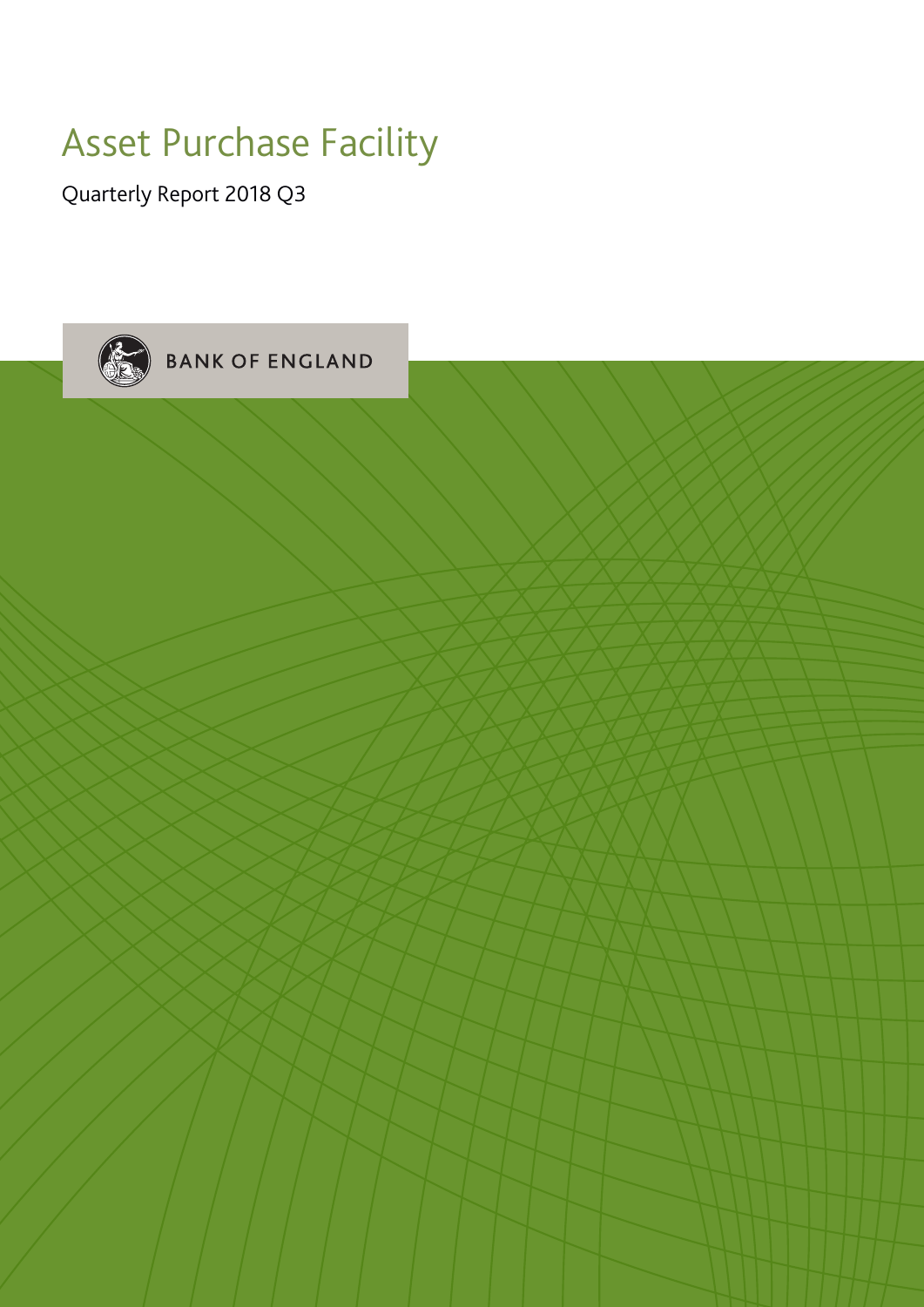

**BANK OF ENGLAND** 

# Asset Purchase Facility

The Bank of England Asset Purchase Facility Fund was established as a subsidiary of the Bank of England on 30 January 2009, in order to fulfil the remit of the Chancellor of the Exchequer given to the Bank on 19 January 2009(1) and detailed in an exchange of letters with the then Governor on 29 January 2009.(2) This remit was subsequently expanded to enable the Fund to be used as a monetary policy tool, at the request of the Monetary Policy Committee (MPC), as detailed in the exchange of letters on 17 February and 3 March 2009.(3)

The then Governor noted in his letter of 29 January 2009, 'it is important that the Asset Purchase Facility (APF) is operated in an open and transparent manner. The Bank will publish a quarterly report on the transactions as part of the facility, shortly after the end of each quarter'. This report covers the three months to 30 September 2018. More information on the Committee's monetary policy decisions can be found in the *Inflation Report*.(4)

The Fund's Board of Directors was expanded in April 2018 with the appointment of two additional members. In addition to the Bank's Executive Directors for Markets and for Monetary Analysis and Research & Statistics, the Executive Directors for Banking, Payments and Financial Resilience and for Finance are now Directors of the Fund. The Directors make recommendations on the assets to be purchased to the Governor, who decides after consulting with Deputy Governors. The Fund and the Bank are indemnified by the Treasury from any losses arising out of or in connection with the Facility.(5)

HM Treasury announced arrangements to transfer gilt coupon payments received by the APF, net of interest costs and other expenses, to the Exchequer on 9 November 2012. These arrangements are detailed in an exchange of letters between the then Chancellor of the Exchequer and the then Governor.(6)

Before 4 August 2016, in line with the MPC's decisions,(7) the APF had been authorised to purchase £375 billion of high-quality assets financed by the creation of central bank reserves. These purchases were completed on 31 October 2012 and the stock was thereafter maintained at £375 billion, through reinvestment of cash flows associated with the maturities of gilts owned by the APF, until 4 August 2016.

On 4 August 2016 the MPC voted to introduce a package of measures to support the UK economy. A Term Funding Scheme (TFS) was introduced to provide term funding to banks at rates close to Bank Rate, with the aim of reinforcing the transmission of Bank Rate cuts to those interest rates actually faced by households and businesses in the United Kingdom. Lending under the TFS is financed by the creation of central bank reserves and borrowing by counterparties is collateralised. A new Corporate Bond Purchase Scheme (CBPS) was set up to purchase high-quality private sector assets, financed by the creation of central bank reserves. The CBPS was authorised to purchase up to £10 billion worth of sterling-denominated bonds of firms making a material contribution to the UK economy, subject to assessment against criteria designed to limit the risks involved in holding corporate debt.(8) Also, the target for the stock of purchases of UK government bonds, financed by the creation of central bank reserves, was increased by £60 billion to £435 billion. These actions were intended to boost the supply of money and credit in order to raise the rate of growth of nominal spending to a level consistent with meeting the inflation target in the medium term. The agreement to increase the size and broaden the composition of the APF to cover these new measures on a sustainable basis was set out in an exchange of letters between the Governor and the Chancellor on 4 August 2016.(9) Operations to increase the stocks of APF gilt and CBPS purchases to the levels set by the MPC in August 2016 were completed in 2017 Q1 and Q2 respectively.

<sup>(1)</sup> The Chancellor's statement is available at [http://webarchive.nationalarchives.gov.uk/20130129110402/http:/www.hm-treasury.gov.uk/press\\_05\\_09.htm.](http://webarchive.nationalarchives.gov.uk/20130129110402/http:/www.hm-treasury.gov.uk/press_05_09.htm)

<sup>(2)</sup> The exchange of letters is available at [http://webarchive.nationalarchives.gov.uk/+/http:/www.hm-treasury.gov.uk/d/ck\\_letter\\_boe290109.pdf](http://webarchive.nationalarchives.gov.uk/+/http:/www.hm-treasury.gov.uk/d/ck_letter_boe290109.pdf) and

[www.bankofengland.co.uk/-/media/BoE/Files/letter/2009/governor-letter-290109.](www.bankofengland.co.uk/-/media/BoE/Files/letter/2009/governor-letter-290109)

<sup>(3)</sup> The exchange of letters is available at <www.bankofengland.co.uk/-/media/BoE/Files/letter/2009/governor-letter-050309> and

[http://webarchive.nationalarchives.gov.uk/20091204142322/http://www.hm-treasury.gov.uk/d/chxletter\\_boe050309.pdf.](http://webarchive.nationalarchives.gov.uk/20091204142322/http://www.hm-treasury.gov.uk/d/chxletter_boe050309.pdf) (4) The August *Inflation Report* is available at [www.bankofengland.co.uk/inflation-report/2018/august-2018.](www.bankofengland.co.uk/inflation-report/2018/august-2018)

<sup>(5)</sup> For more details see [www.bankofengland.co.uk/asset-purchase-facility/2018/2017-18.](www.bankofengland.co.uk/asset-purchase-facility/2018/2017-18)

<sup>(6)</sup> The exchange of letters can be found at [www.gov.uk/government/uploads/system/uploads/attachment\\_data/file/194038/chx\\_letter\\_091112.pdf](www.gov.uk/government/uploads/system/uploads/attachment_data/file/194038/chx_letter_091112.pdf) and

[www.bankofengland.co.uk/-/media/boe/Files/letter/2012/governor-letter-091112.](www.bankofengland.co.uk/-/media/boe/Files/letter/2012/governor-letter-091112)

For more history of MPC asset purchase decisions, see [www.bankofengland.co.uk/monetarypolicy/Documents/mpcvoting.xlsx.](www.bankofengland.co.uk/monetarypolicy/Documents/mpcvoting.xlsx)

<sup>(8)</sup> Eligibility criteria for issuers and securities were published in a Market Notice on 4 August 2016. For more details see

[www.bankofengland.co.uk/markets/market-notices/2016/asset-purchase-facility-corporate-bond-purchase-scheme-market-notice-august-2016.](www.bankofengland.co.uk/markets/market-notices/2016/asset-purchase-facility-corporate-bond-purchase-scheme-market-notice-august-2016)

<sup>(9)</sup> The exchange of letters can be found at [www.bankofengland.co.uk/letter/2016/exchange-of-letters-between-the-governor-and-the-chancellor-regarding-the-expansion-of-the-apf.](www.bankofengland.co.uk/letter/2016/exchange-of-letters-between-the-governor-and-the-chancellor-regarding-the-expansion-of-the-apf)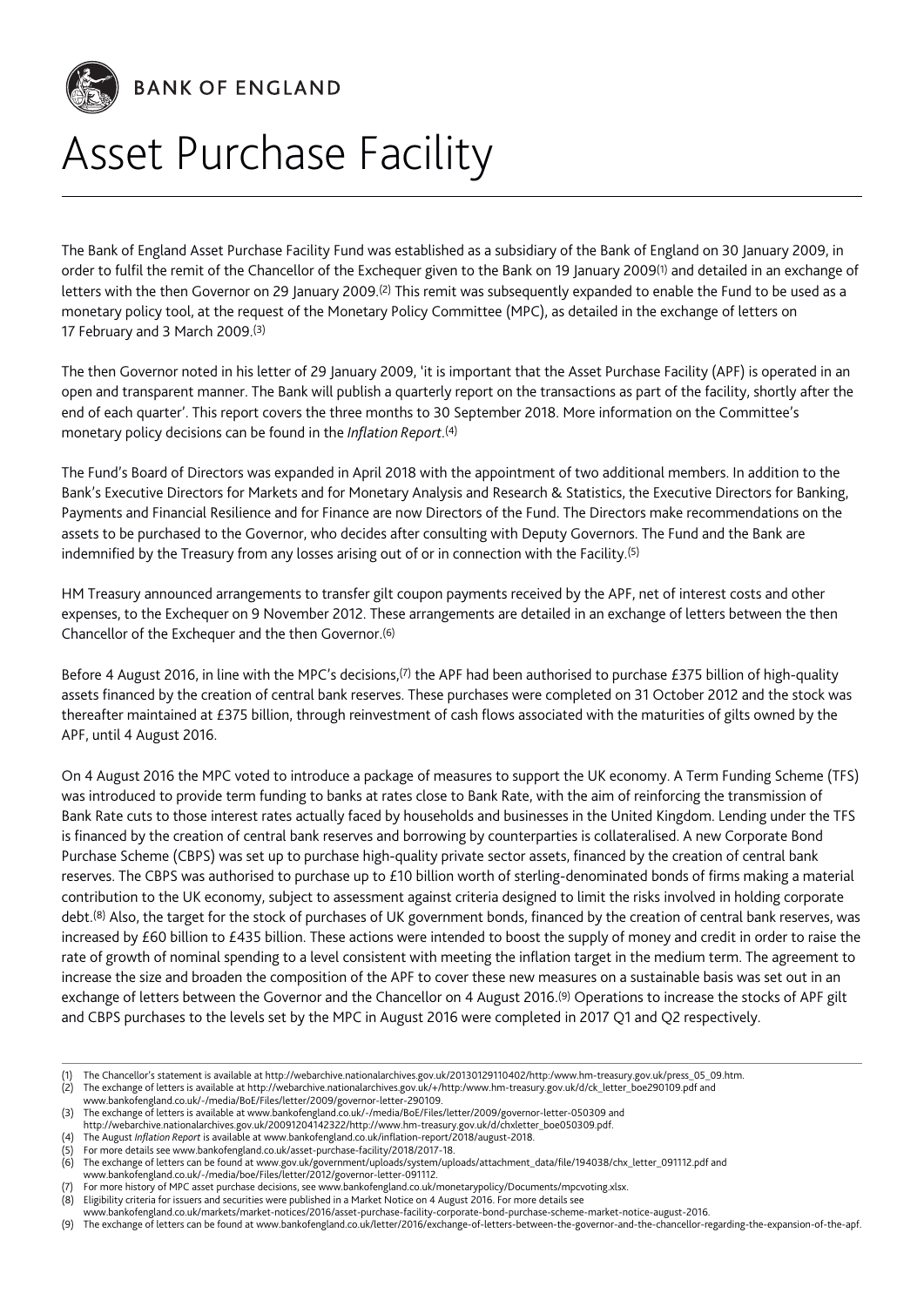At its meeting ending on 2 August 2017, the MPC stated that, consistent with its decision to maintain the stock of CBPS assets at £10 billion, it expected to reinvest cash flows associated with any reduction in the stock of CBPS assets back into eligible corporate bonds.(10) That would take place once the required reinvestment had reached a sufficient size to allow an auction programme to be conducted. The MPC also voted unanimously to close the drawdown period for the Term Funding Scheme (TFS) on 28 February 2018, as envisaged when the scheme was introduced.

On 21 June 2018, the Bank and HM Treasury agreed a new capital and income framework for the Bank, codified by a new Memorandum of Understanding on the Financial Relationship between HM Treasury and the Bank.(11) Its objectives are to ensure that the Bank's policy work is fully funded, and that the Bank is equipped with capital resources consistent with the monetary and financial stability remits it has been given by Parliament, while maintaining responsible stewardship of public funds. The framework captures a set of principles for determining which monetary policy or financial stability operations should be undertaken on the Bank's balance sheet and which should be indemnified by the Treasury. In keeping with these principles, the commitment of a capital injection of £1.2 billion from the Treasury will enable the Term Funding Scheme to be transferred from the APF to the Bank's balance sheet during the 2018/19 financial year.

The APF may also be used to support financial stability by intervening in credit markets that are not functioning normally. Formerly, the Commercial Paper Facility(12) (CPF), the Secured Commercial Paper Facility(13) (SCPF) and the Corporate Bond Secondary Market Scheme(14) (CBSMS) were used for that purpose. The CPF was closed on 15 November 2011 and the SCPF and CBSMS were closed on 4 August 2016.

<sup>(10)</sup> Monetary Policy Summary and Minutes of the Monetary Policy Committee meeting ending on 2 August 2017 available at

[www.bankofengland.co.uk/monetary-policy-summary-and-minutes/2017/august-2017.](www.bankofengland.co.uk/monetary-policy-summary-and-minutes/2017/august-2017)

<sup>(11)</sup> The Memorandum of Understanding is available at [www.bankofengland.co.uk/letter/2018/banks-financial-framework-june-2018.](www.bankofengland.co.uk/letter/2018/banks-financial-framework-june-2018) The exchange of letters is available at [www.bankofengland.co.uk/letter/2018/banks-financial-framework-june-2018.](www.bankofengland.co.uk/letter/2018/banks-financial-framework-june-2018)

<sup>(12)</sup> For more details see [http://webarchive.nationalarchives.gov.uk/20110205071118/https://www.bankofengland.co.uk/markets/apf/cp/index.htm.](http://webarchive.nationalarchives.gov.uk/20110205071118/https://www.bankofengland.co.uk/markets/apf/cp/index.htm)

<sup>(13)</sup> For more details see [http://webarchive.nationalarchives.gov.uk/20110205071658/https://www.bankofengland.co.uk/markets/apf/securedcpf/index.htm.](http://webarchive.nationalarchives.gov.uk/20110205071658/https://www.bankofengland.co.uk/markets/apf/securedcpf/index.htm)

<sup>(14)</sup> For more details see [http://webarchive.nationalarchives.gov.uk/20110205071811/http://www.bankofengland.co.uk/markets/apf/corporatebond/index.htm.](http://webarchive.nationalarchives.gov.uk/20110205071811/http://www.bankofengland.co.uk/markets/apf/corporatebond/index.htm)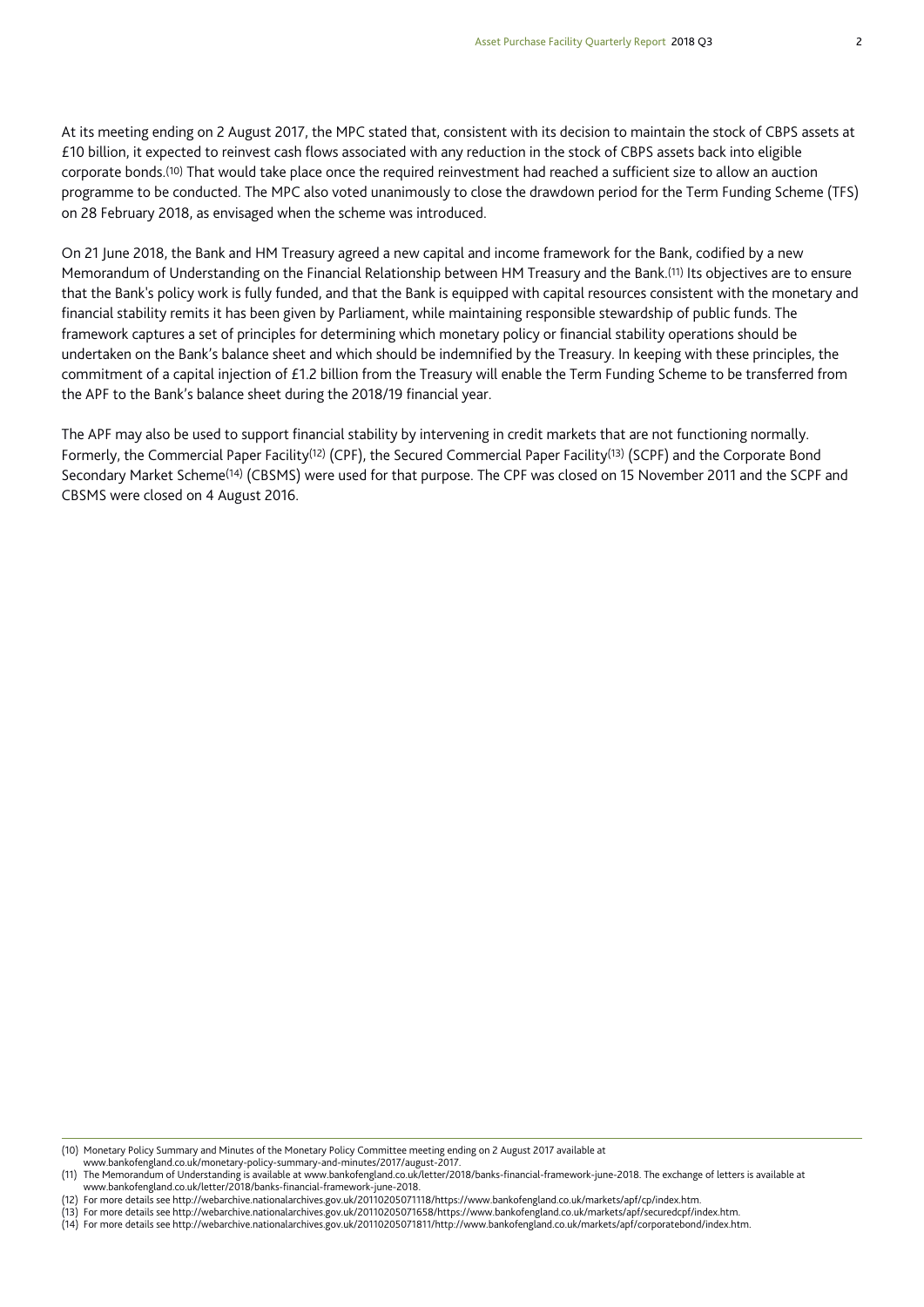## **Quarterly Report 2018 Q3**

## **Operations**

**Table A** summarises the stock of APF gilt and corporate bond purchases, and lending under the TFS, in 2018 Q3, reported on a settlement date basis.

#### **Table A** Summary of stocks in Asset Purchase Facility Schemes(a) (£ millions)

| Week ending<br>2018 Q2(e) | Gilts <sup>(b)</sup><br>434,978 | Corporate Bond<br>Purchase Scheme <sup>(c)</sup> | Term funding<br>Scheme <sup>(d)</sup><br>126,461 |
|---------------------------|---------------------------------|--------------------------------------------------|--------------------------------------------------|
|                           |                                 |                                                  |                                                  |
| 11 July 2018              | 434,978                         |                                                  | 126,461                                          |
| 18 July 2018              | 434,978                         |                                                  | 126,461                                          |
| 25 July 2018              | 434,032                         |                                                  | 126,461                                          |
| 1 August 2018             | 434,987                         | 9,860                                            | 126,461                                          |
| 8 August 2018             | 434,987                         |                                                  | 126,461                                          |
| 15 August 2018            | 434,987                         |                                                  | 126,461                                          |
| 22 August 2018            | 434,987                         |                                                  | 126,458                                          |
| 29 August 2018            | 434,987                         |                                                  | 126,458                                          |
| 5 September 2018          | 434,987                         | 9,824                                            | 126,458                                          |
| 12 September 2018         | 434,987                         |                                                  | 126,458                                          |
| 19 September 2018         | 434,987                         |                                                  | 126,448                                          |
| 26 September 2018         | 434,987                         |                                                  | 126,448                                          |

Source: Bank of England.

(a) The outstanding amount in each facility is reported on a settlement date basis.

The overall stock of APF gilt purchases, less redemptions, valued at initial purchase price. (c) The overall stock of APF Corporate Bond Purchase Scheme purchases, less redemptions, valued at initial

purchase price. (d) The total amount of loans made through the Term Funding Scheme, less repayments.

(e) 2018 Q2 measured as the amount outstanding as at 27 June 2018.

No corporate bond purchases took place during the quarter.(15) The stock of corporate bonds held by the APF at the end of 2018 Q3, valued at initial purchase price and net of sales and redemptions was £9.82 billion.

Total lending by the Term Funding Scheme, which closed to new drawings on 28 February 2018, fell by £0.01 billion during 2018 Q3, ending the quarter at £126.45 billion.

During Q3(16) the APF made £2.86 billion of gilt purchases, to reinvest the cash flows associated with the maturity on 22 July 2018 of a gilt owned by the APF.

**Chart 1** shows the cumulative net value of APF transactions by type between the establishment of the Fund and 30 September 2018. As at 30 September 2018, cumulative assets purchased and amounts lent, net of sales, redemptions and repayments, totalled £571.26 billion.





Source: Bank of England.

(a) Data based on settled transactions.

## **Conditions in UK government and corporate bond markets**

## UK government bond market

During 2018 Q3, nominal gilt yields rose on average by around 18 basis points (**Chart 2**).

#### **Chart 2** UK nominal spot rates(a)



Sources: Bloomberg Finance L.P., Tradeweb and Bank calculation

(a) 29 June and 28 September were the last working days of their respective quarters.

<sup>(15)</sup> There are a number of factors that could result in a reduction of stock, such as redemptions, mandatory or voluntary corporate actions, a material change in an issuer's risk profile and/or a material change in the eligibility of a given issuer. The Bank reserves the right to sell bonds in the event that a given issuer no longer meets the conditions for eligibility enumerated in previous Market Notices.